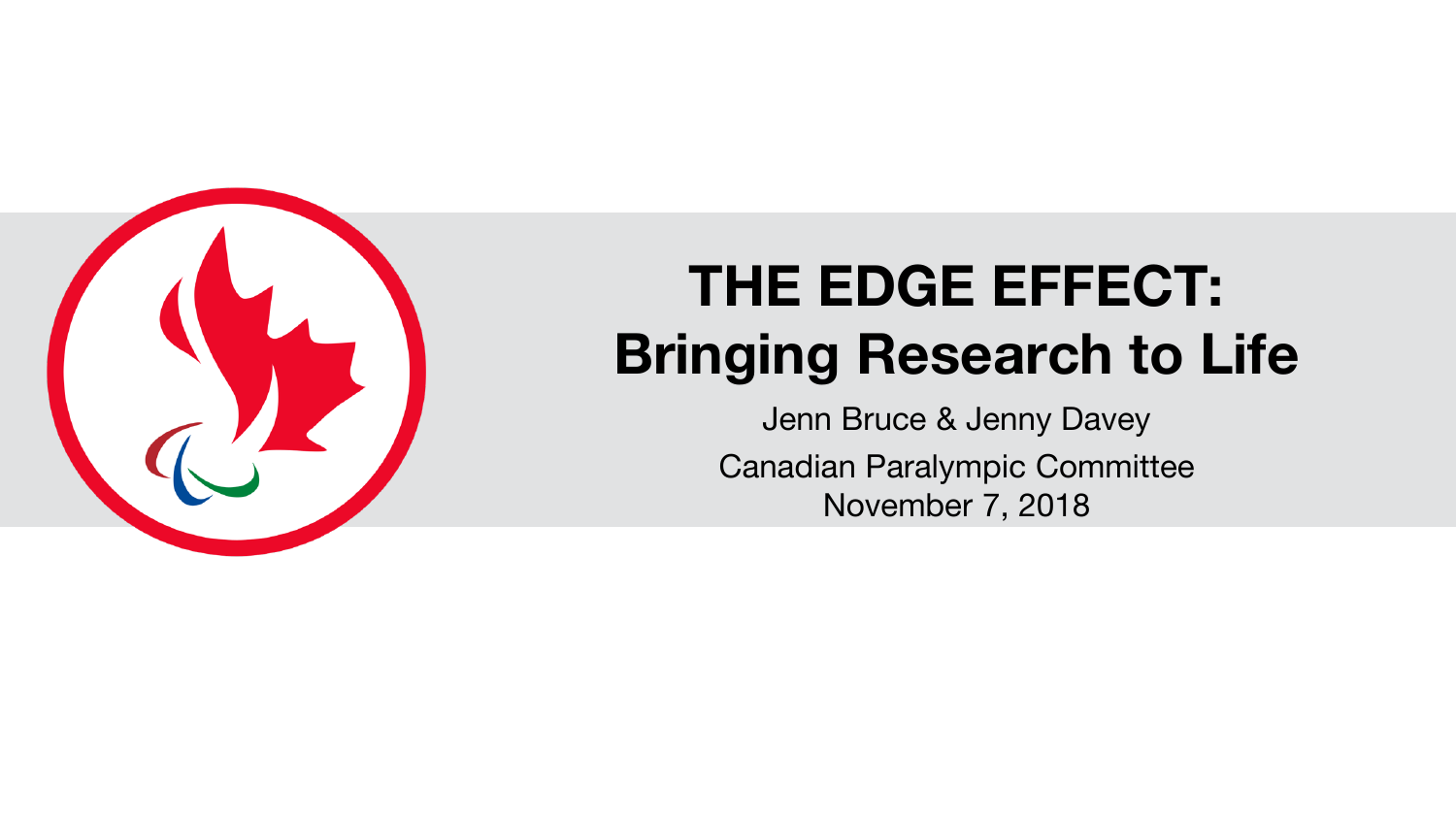

# WHO WE ARE

#### • OUR VISION

–Become a world leading nation by 2022

# • OUR MISSION

–Lead the development of a sustainable Paralympic sport system in Canada to enable athletes to reach the podium at the Paralympic **Games**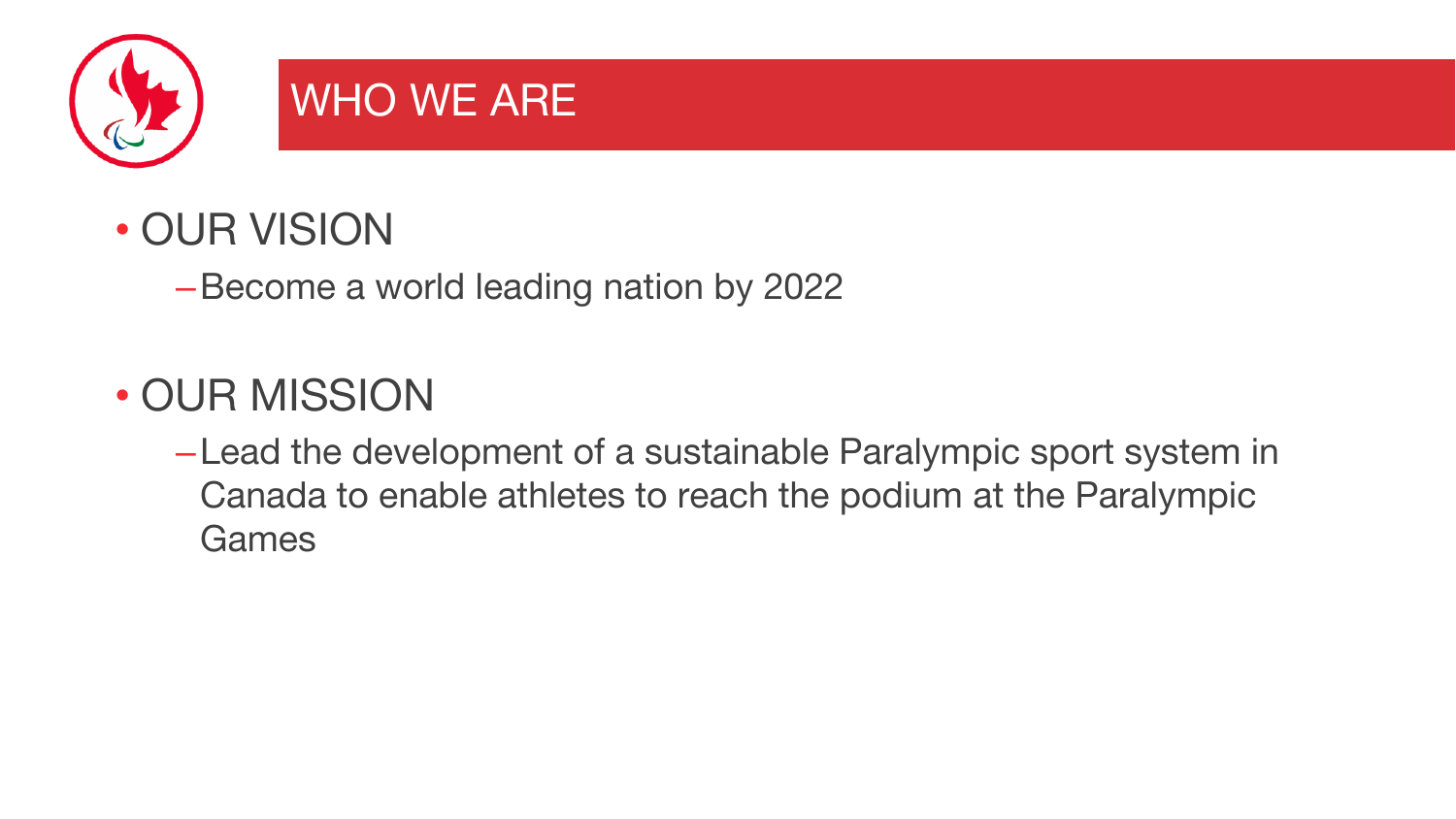

#### An Edge Effect: Community of Research & Practice

*Edge Effects* are changes in community structures that occur at the boundary of two or more *habitats* and influenced by different landscape elements.

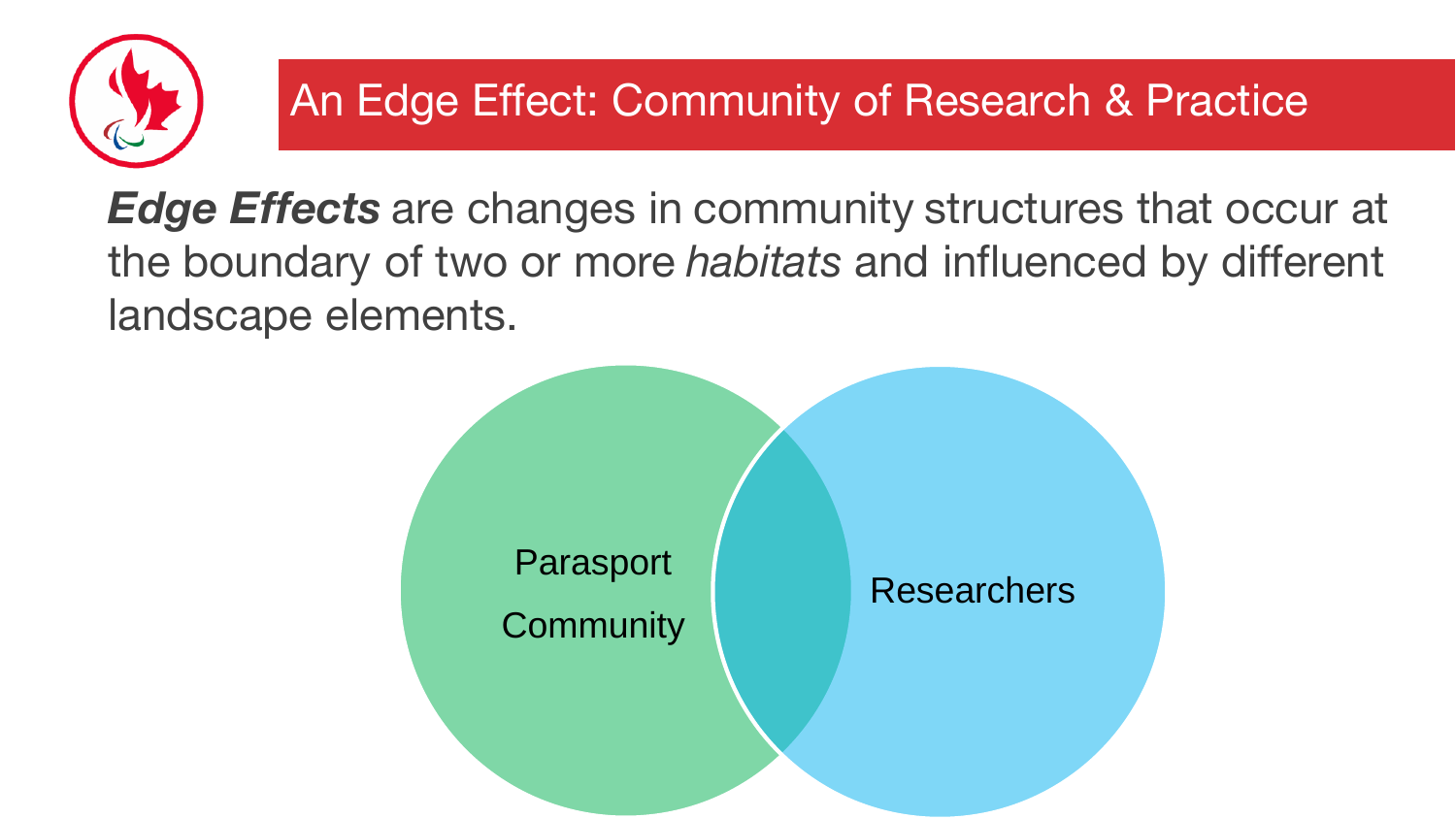

#### How do we meet in the middle?

#### **CPC & Parasport Community**

- Funding
- Quality & equitable sport opportunities
- Sport specific pathways
- High performance outcomes
- Classification
- Sponsor and partner engagement
- Systemic approaches

**Sustainable Paralympic sport system**

# **Research**

- Intellectual Property
- Funding
- Social Impact
- Barriers & Facilitators to sport participation
- Positive health outcomes
- Communications & messaging
- Accessing participants and information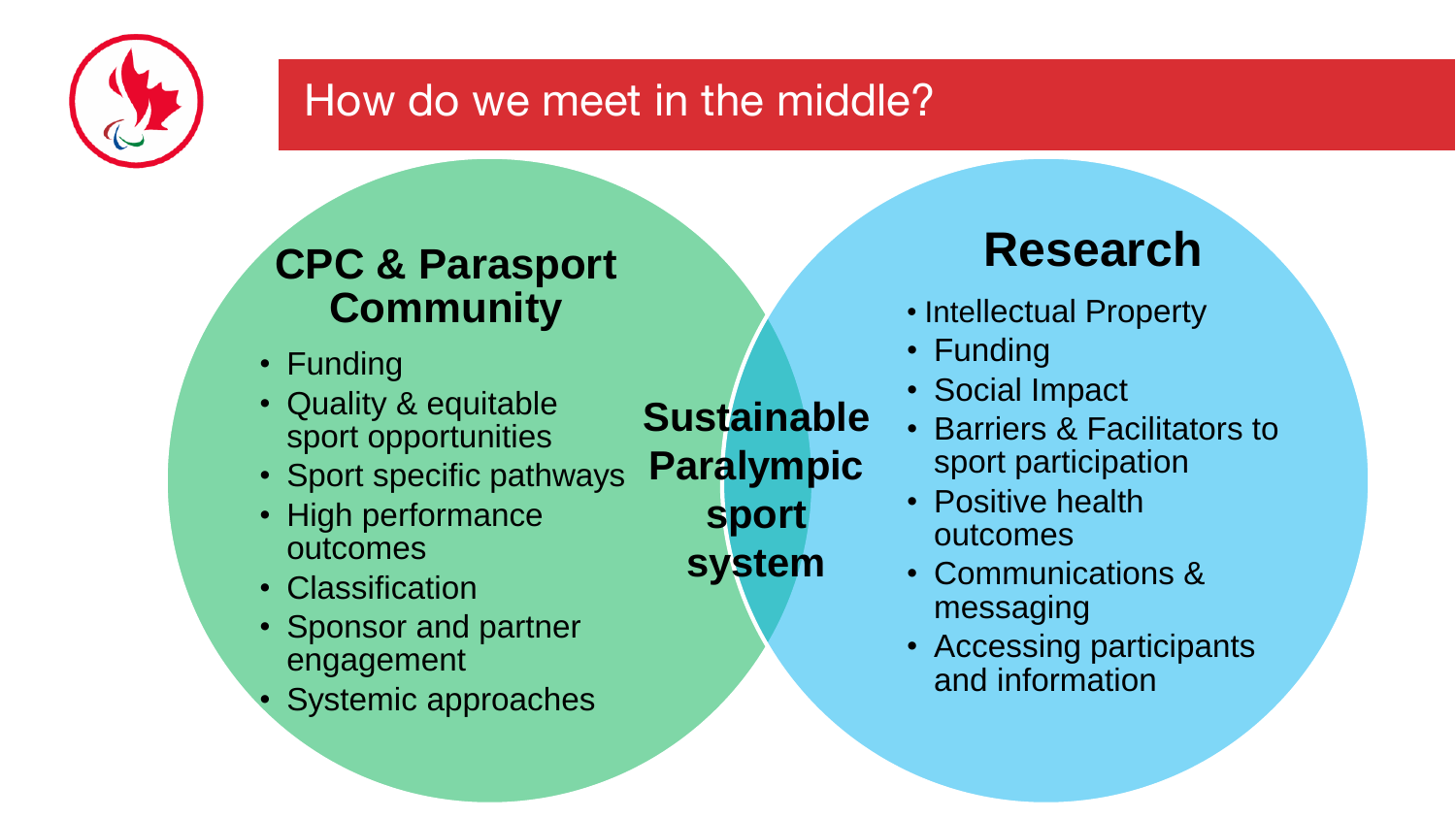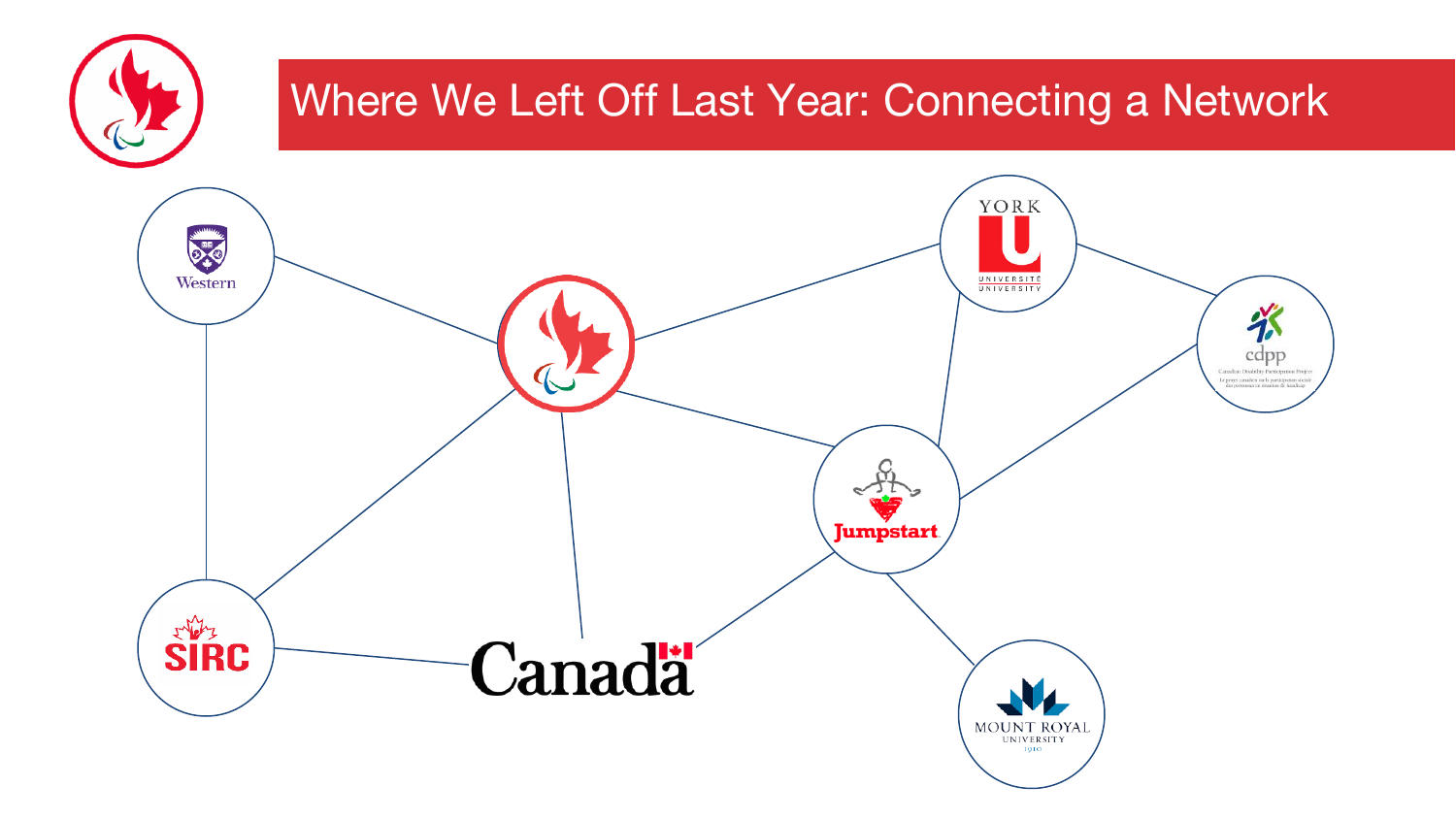

#### Using Research to Inform Our Work

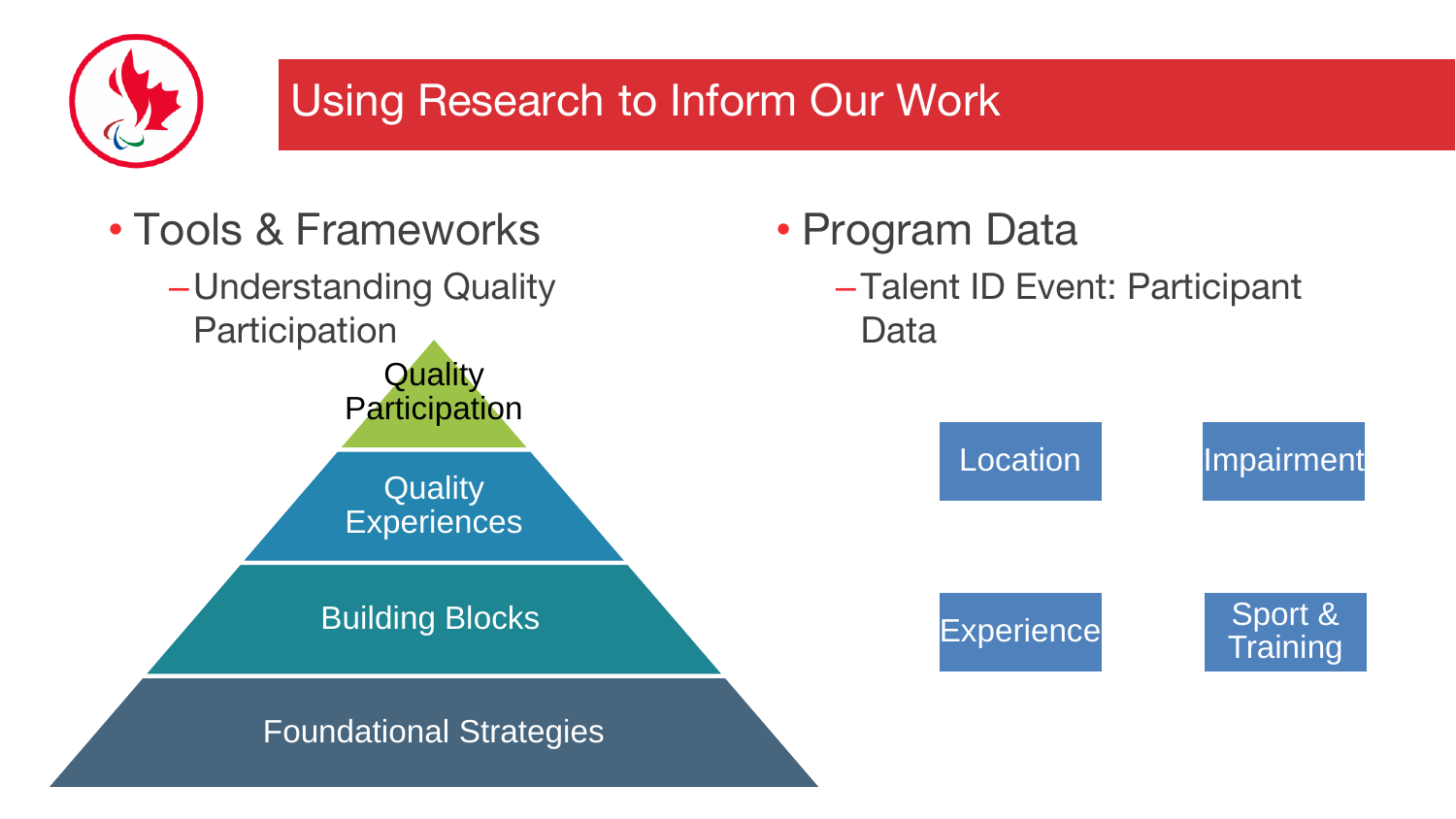

#### Challenges (and ideas of how to address?)

- Touch points for quality engagement
	- Once a year face to face
	- Sharing resources
- Knowledge mobilization to our stakeholders
- Assessing Impact What can we do on our own?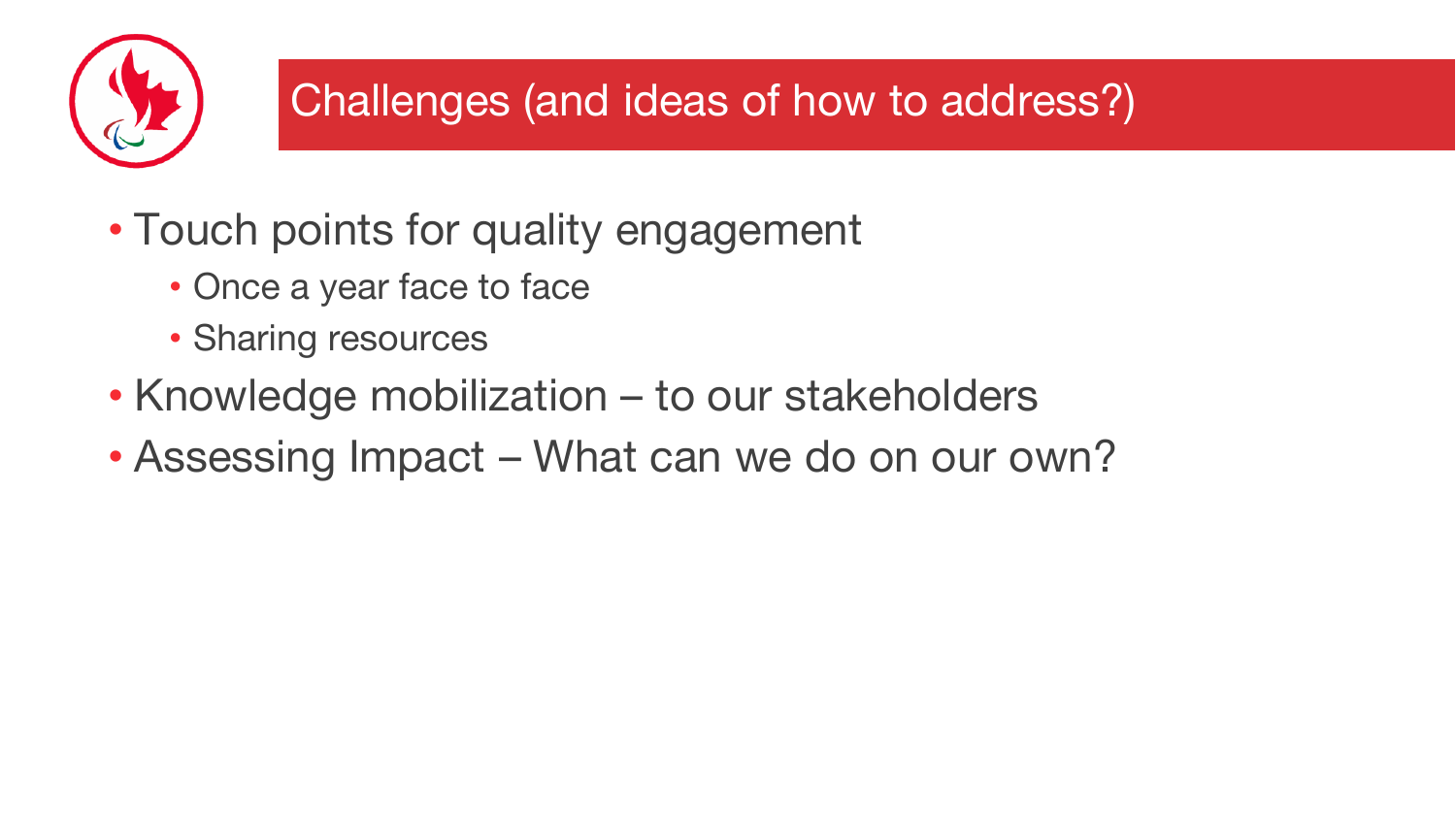

#### Looking Ahead

- Emerging areas of importance and priority in the Paralympic sport system
	- –Talent Transfer
	- –Diversity and Inclusion
- Planning ahead
- Maintaining strong relationships with researchers